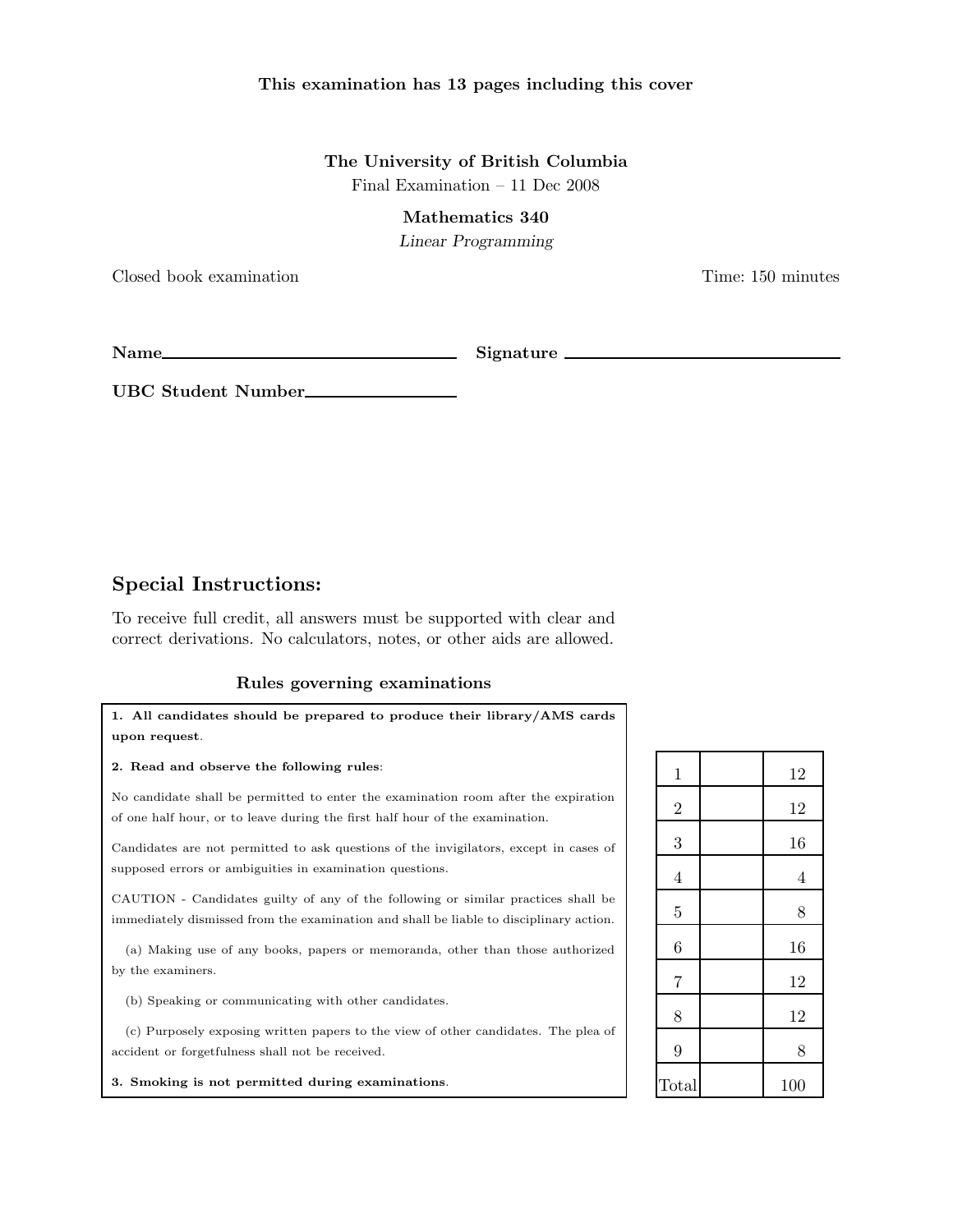[12] 1. Study the following problem.

maximize 
$$
f = 5x_1 + x_2 - x_3
$$
  
\nsubject to  $3x_1 + x_2 - x_3 \le -2$   
\n $3x_1 - x_2 - 2x_3 \le -3$   
\n $x_1 \le 2$   
\n $x_1, x_2, x_3 \ge 0$ 

| (a) By comparing the objective function and the constraints, or otherwise, show that this |  |  |           |
|-------------------------------------------------------------------------------------------|--|--|-----------|
| problem cannot be unbounded.                                                              |  |  | [2 marks] |

| (b) Find a basic feasible solution. | [5 marks] |
|-------------------------------------|-----------|
|-------------------------------------|-----------|

(c) Find all optimal solutions. [5 marks]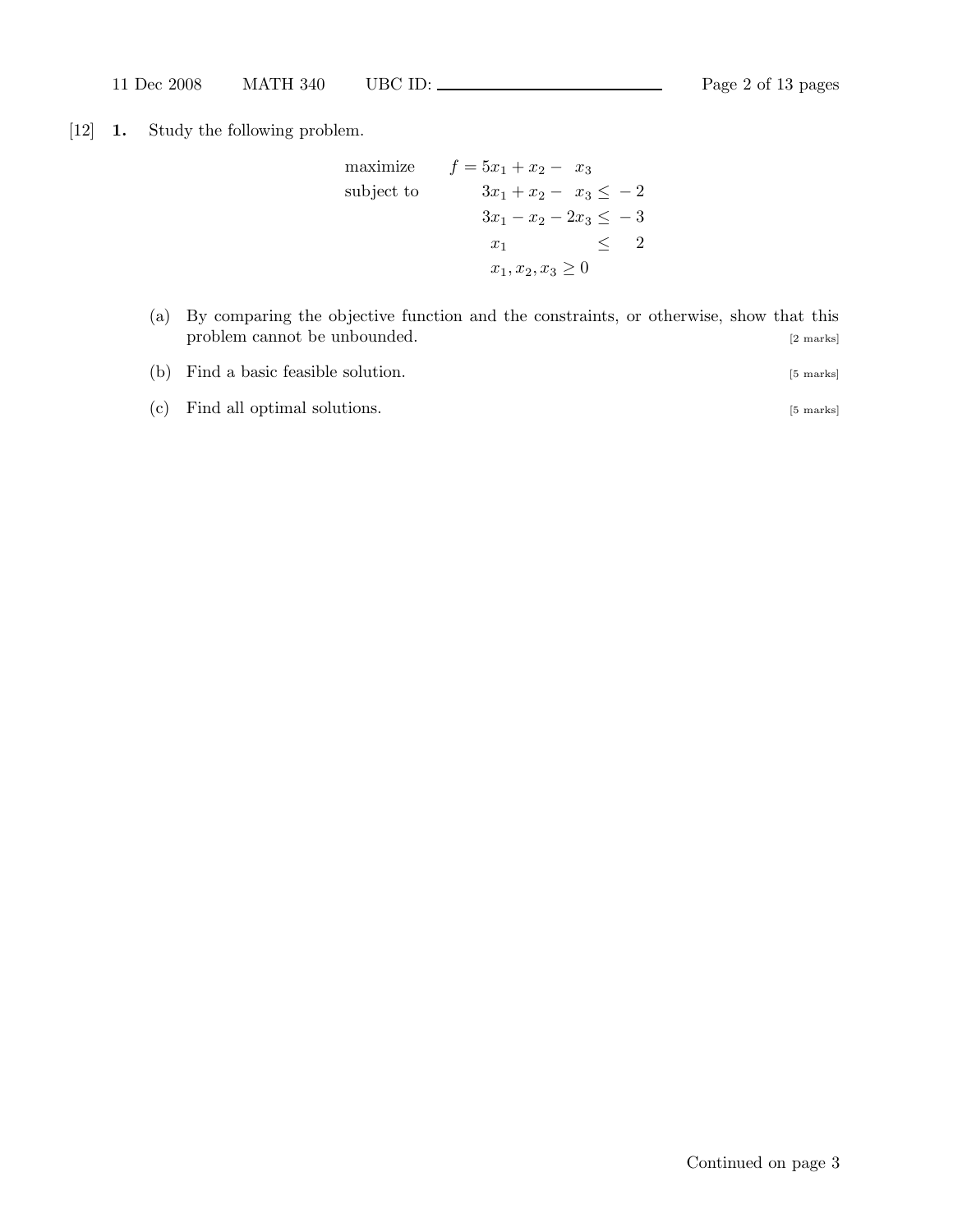[12] 2. Consider this LP:

max  $7x_1 + 5x_2 + 2x_3$ subject to  $x_1 + x_2 \leq 5$  $-x_1 + 2x_2 + x_3 \leq 4$  $x_1$  −  $x_3 \leq 2$  $x_1, x_2, x_3 \geq 0$ 

(a) Use the entries 0, 5, and 9, in some order, to invent a feasible input  $\mathbf{x}^* = (x_1^*)$  $_{1}^{*},x_{2}^{*}$  $_{2}^{\ast},x_{3}^{\ast}$  $_{3}^{*}$ ). [2 marks]

- (b) Find the dual linear program. [2 marks]
- (c) Find all solutions of the dual LP. Explain how you know there are no others. (Clue: Part (a) may help.)  $[6 \text{ marks}]$
- (d) Find all solutions of the given (primal) LP. Explain how you know there are no others. [2 marks]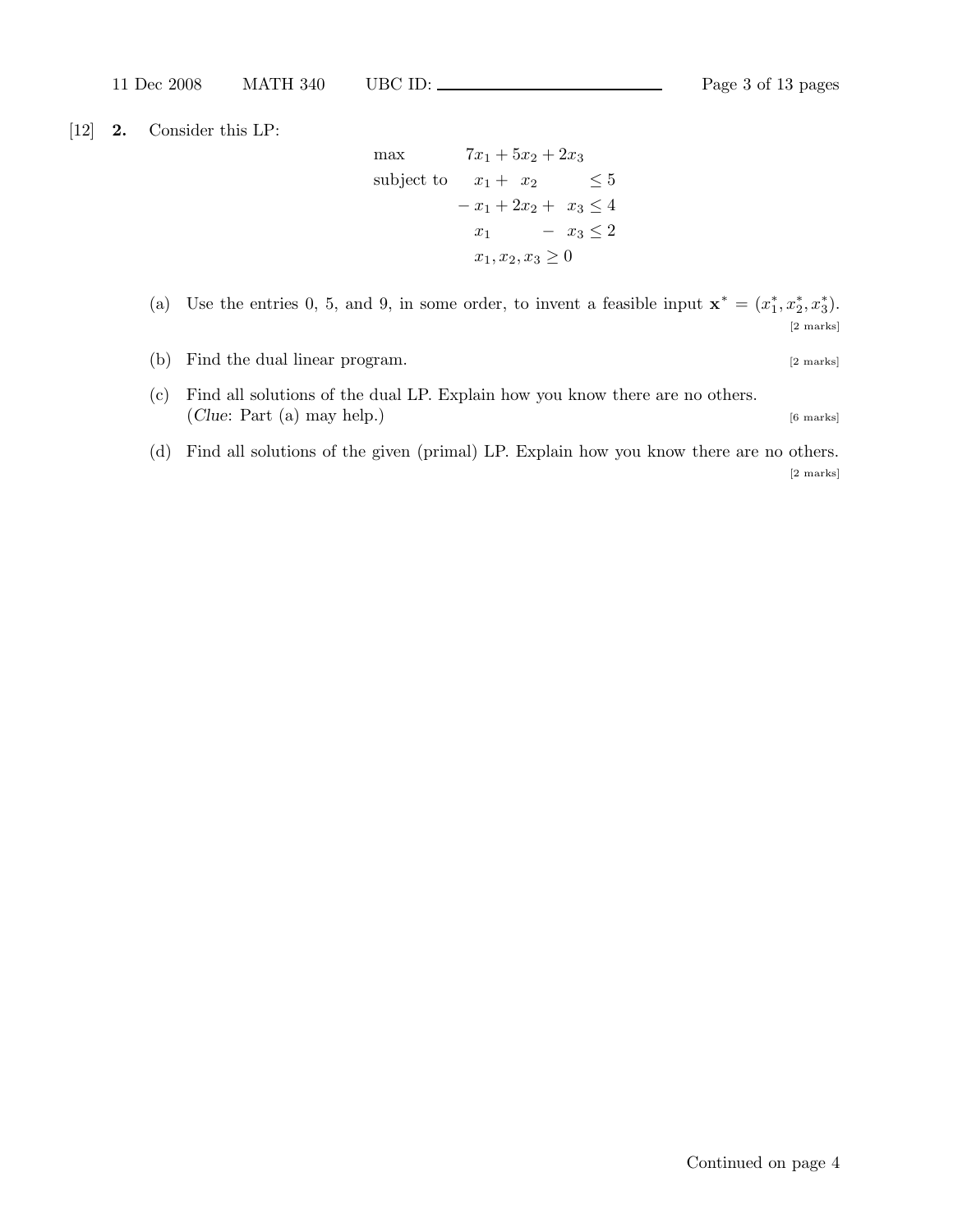[16] 3. Here is a pair of similar-looking linear programming problems:

$$
(P) \text{ Maximize } f = 2x_1 + 6x_2 + 4x_3
$$
  
\nsubject to  $2x_1 + x_2 + x_3 \le 4$   
\n $3x_1 - x_2 + x_3 \le 8$   
\n $2x_1 + 2x_2 \le 6$   
\n $x_1, x_2, x_3 \ge 0$   
\n $\left(\begin{array}{c}\n\widetilde{P}\n\end{array}\right) \text{ Maximize } f = 2x_1 + 6x_2 + 4x_3 + 6x_4$   
\nsubject to  $2x_1 + x_2 + x_3 + x_4 \le 4$   
\n $3x_1 - x_2 + x_3 + 2x_4 \le 8$   
\n $2x_1 + 2x_2 + x_3 + 2x_4 \le 6$   
\n $x_1, x_2, x_3, x_4 \ge 0$ 

Let  $s_1, s_2, s_3$  be the slack variables for the three constraints of  $(P)$ , in the given order.

- (a) Find a Basic Feasible Solution for  $(P)$ , using  $x_3$ ,  $s_2$ , and  $x_2$  as the basic variables. [4 marks]
- (b) Prove that the BFS found in part (a) is optimal for  $(P)$ . [4 marks]
- (c) Find the maximum value in  $(\widetilde{P})$ , and all decision vectors that achieve it. [8 marks]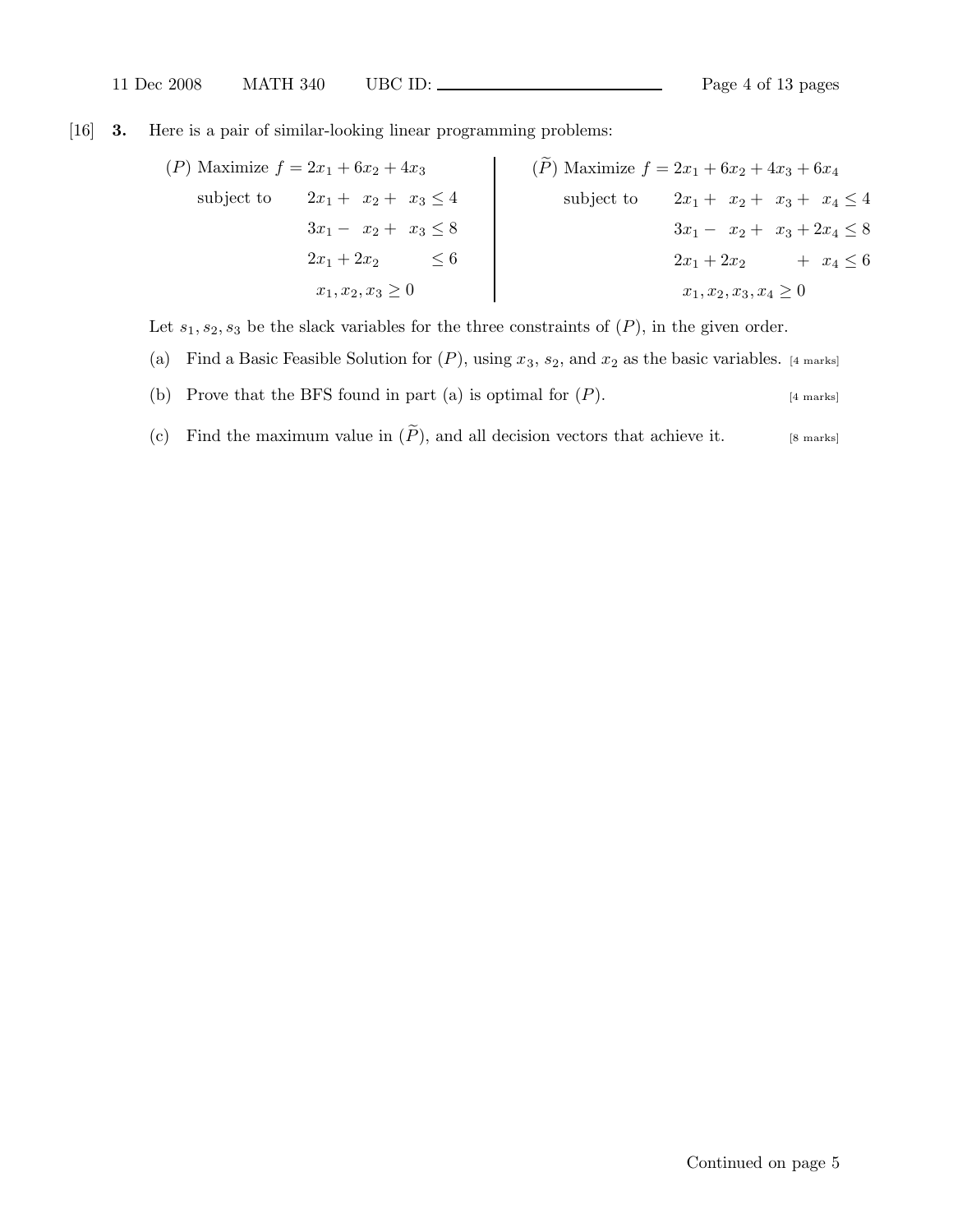[Blank page for more work.]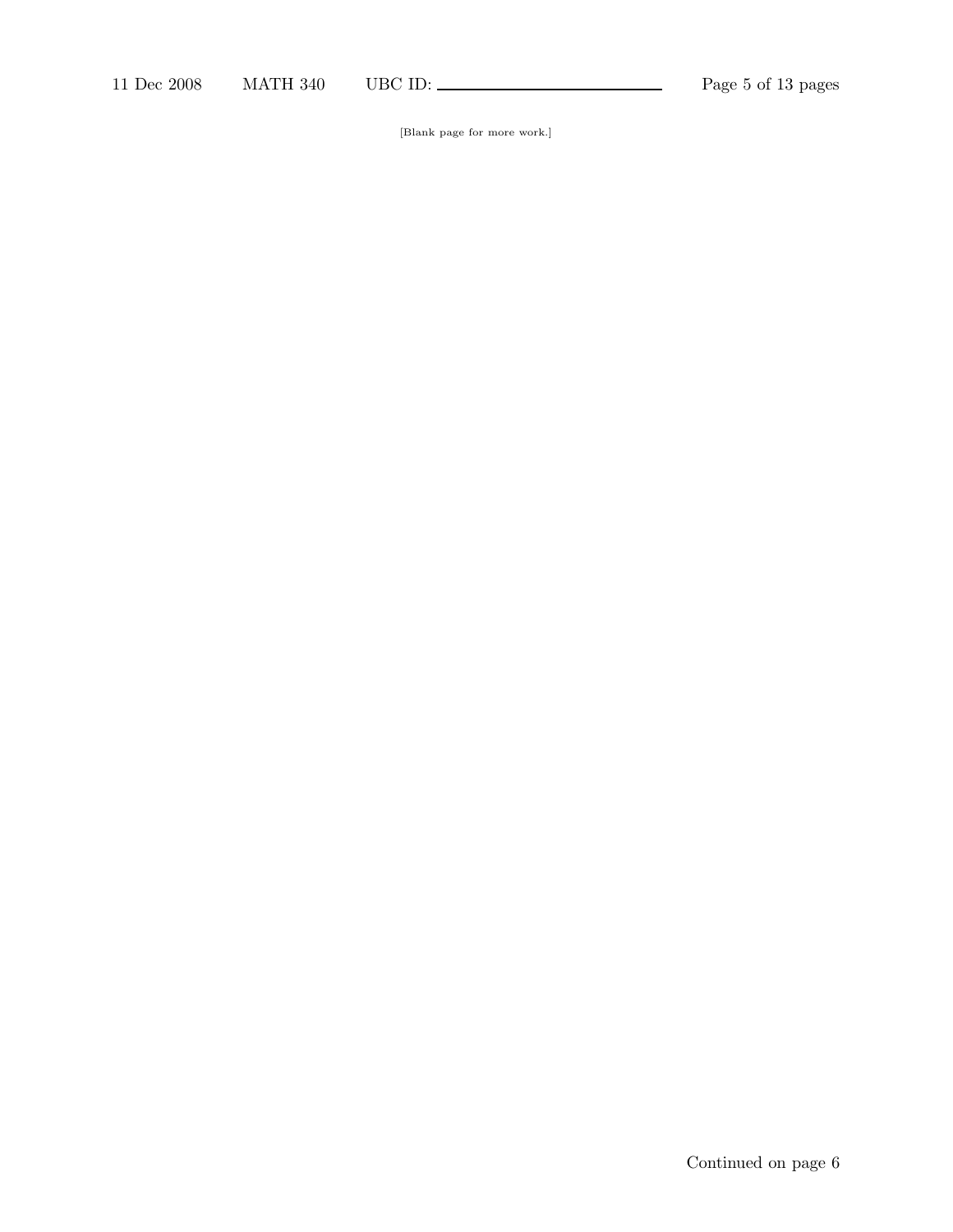[4] 4. Given a fixed positive integer N, Claude and Rachel play a simple game. Claude secretly chooses an integer from the set  $\{1, 2, ..., N\}$ , and Rachel guesses what he has chosen. If Rachel's guess is correct, Claude pays her 5 Galactic Currency Units. If her guess is not correct, no currency changes hands.

Find the optimal strategies for both players, and the expected payout to Rachel.

Suggestion: An efficient approach is to make smart conjectures about the desired quantities, and then to confirm the correctness of your proposals by applying well-known theorems.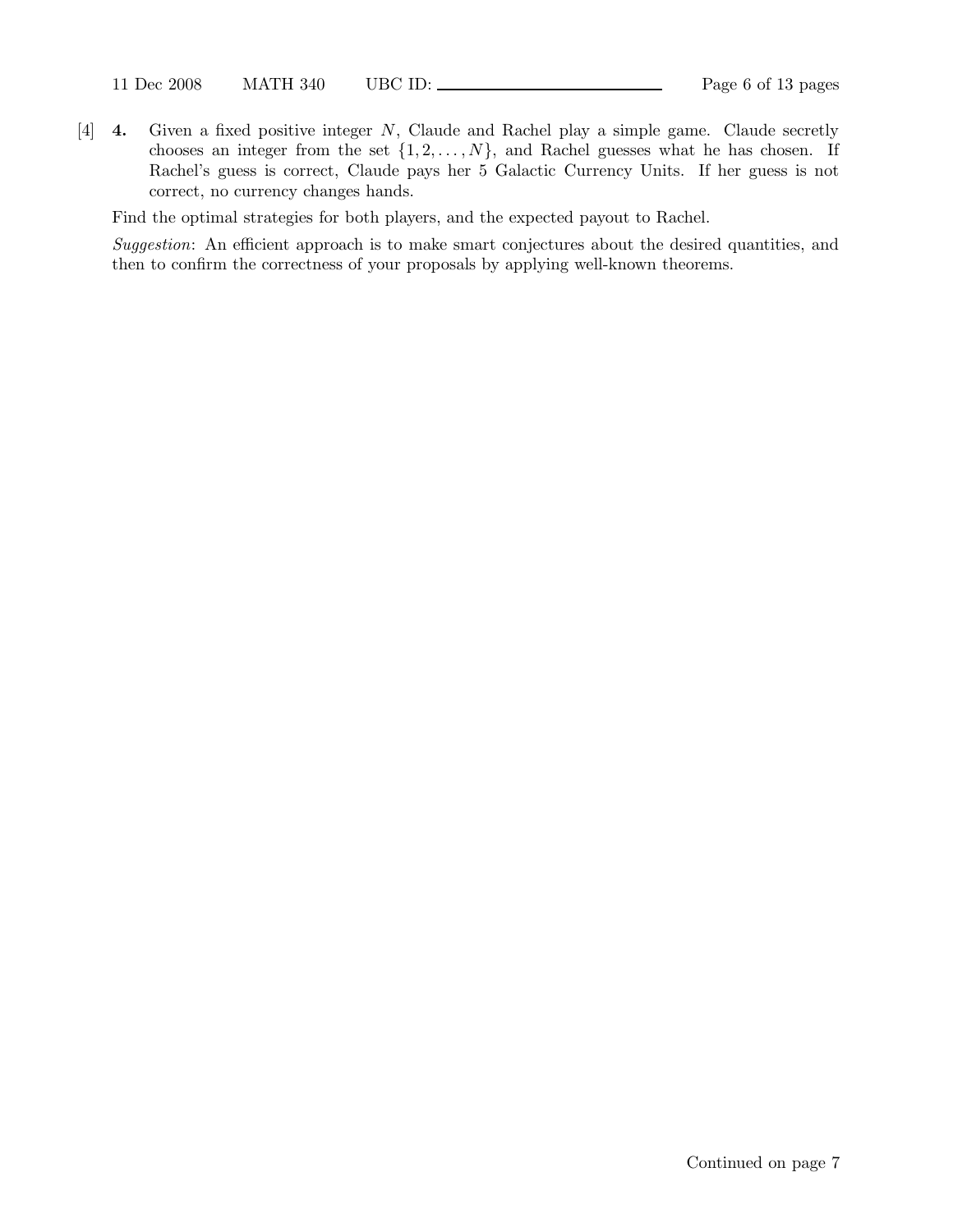[8] 5. The following dictionary has been produced by solving a certain linear program in standard form:

$$
x_1 = 1 + x_2 - 2x_4 + x_6
$$
  
\n
$$
x_3 = 3 - 4x_2 + 3x_4 - 2x_6
$$
  
\n
$$
x_5 = 2 + 3x_2 + 2x_4
$$
  
\n
$$
z = 15 - x_2 - 3x_4
$$

- (a) Find the original problem. [6 marks]
- (b) The client that brought you this problem wants to see a maximum value of 17. Suppose you can change the number on the right side of exactly one of the constraints in the original problem. Which constraint will you choose to modify, and by how much, in your first attempt to satisfy the client? Explain. (A well-informed first approximation will  $\text{surface}$ .) [2 marks]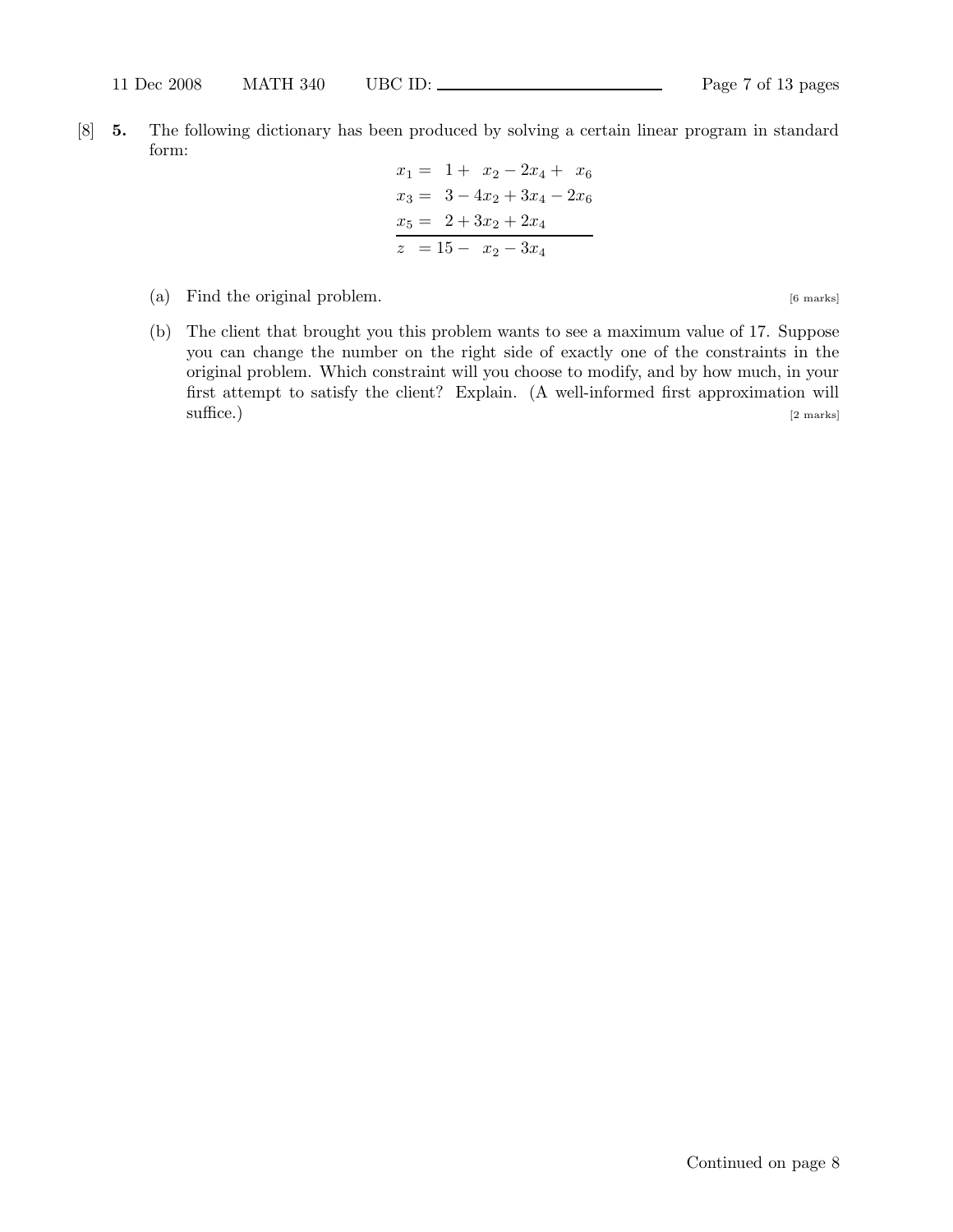[16] 6. Different choices for k make for different outcomes in the zero-sum matrix game defined by

$$
G(k) = \begin{bmatrix} 2 & k & 3 \\ 3 & 1 & 2 \end{bmatrix}.
$$

- (a) Find an equilibrium pair of strategies, and the row player's payoff, when  $k = 2$ . [3 marks]
- (b) Find an equilibrium pair of strategies, and the row player's payoff, when  $k = 3$ . [8 marks]
- (c) Find the largest interval of k-values around  $k = 3$  with this property: the column player's optimal strategy is a mixture of the same two pure strategies that he uses when  $k = 3$ . Find the equilibrium strategies and the game's value as a function of  $k$  in this interval. [5 marks]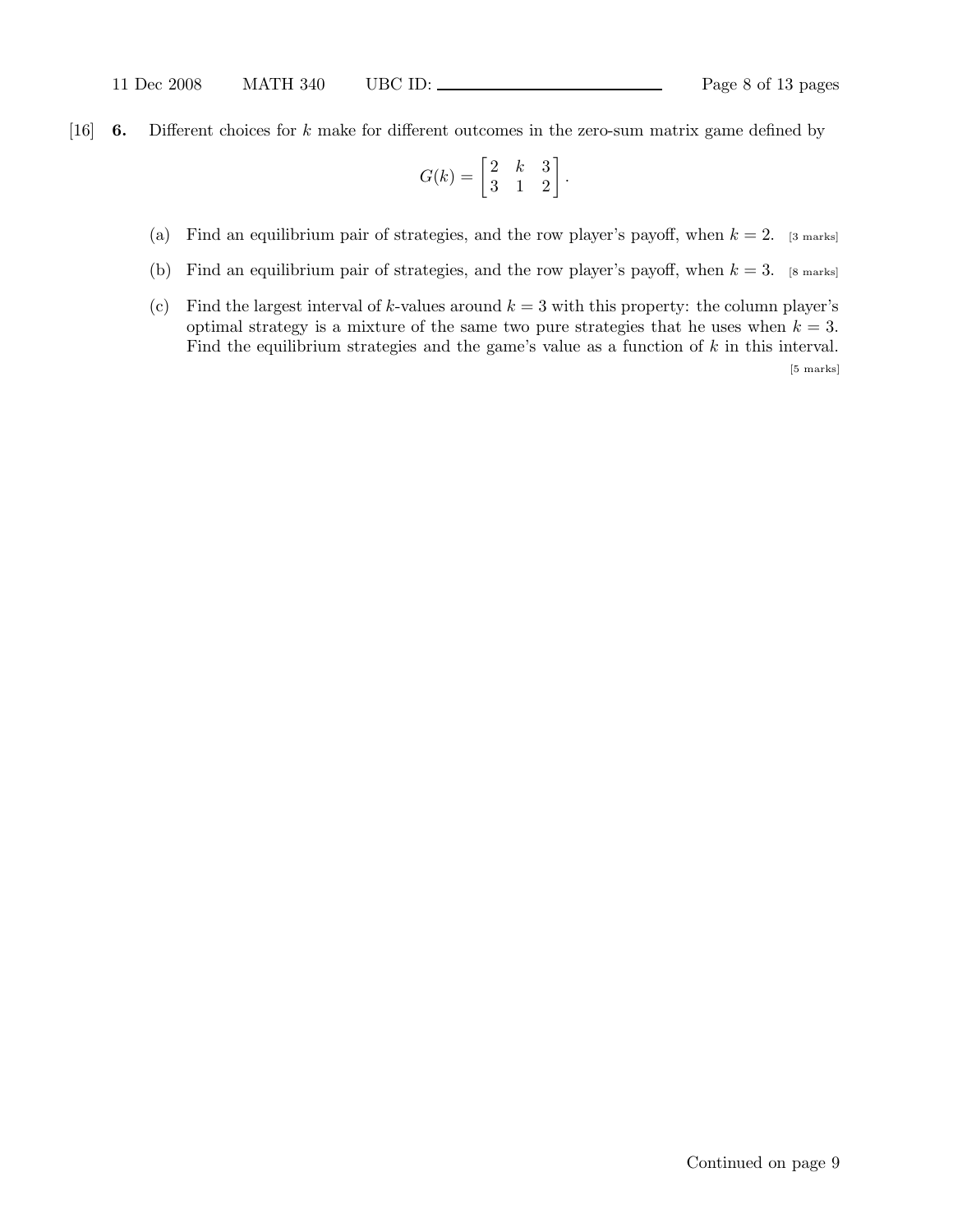[Blank page for more work.]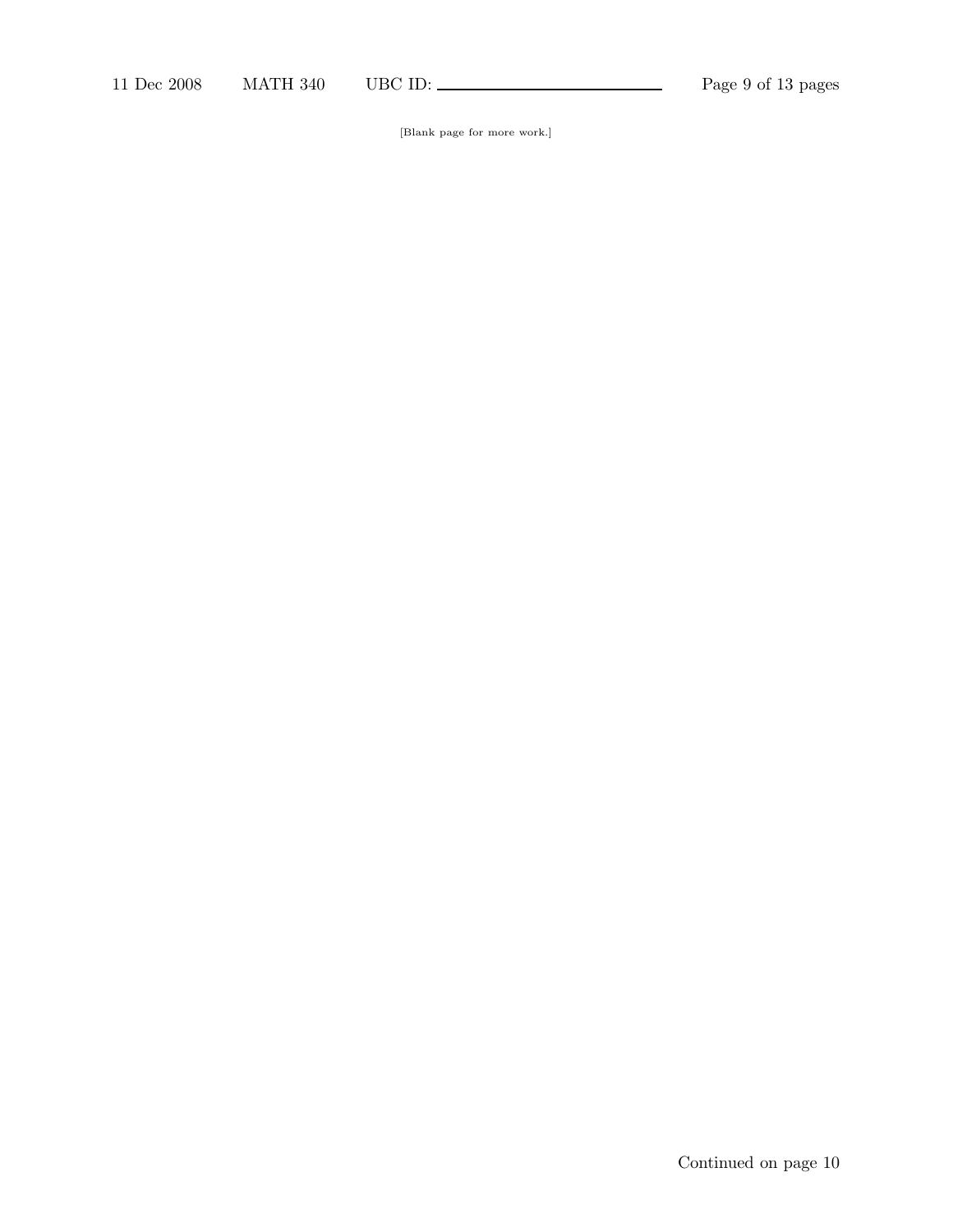[12] 7. A standard LP and one of its dictionaries are given below. Slack variables are  $s_1$ ,  $s_2$ .

$$
(P) \quad \text{Maximize } f = 3x_1 + 6x_2 + 4x_3
$$
\n
$$
\text{subject to} \quad\n\begin{aligned}\nx_1 + 4x_2 + 2x_3 &\le 9 \\
x_1 + x_2 + 2x_3 &\le 6\n\end{aligned}\n\quad\n\begin{aligned}\nx_1 &= 5 - 2x_3 + (1/3)s_1 - (4/3)s_2 \\
x_2 &= 1 - (1/3)s_1 + (1/3)s_2 \\
f &= 21 - 2x_3 - s_1 - 2s_2\n\end{aligned}
$$

Use the Dual Simplex Method to solve the new problem created by adding the following constraint to  $(P)$ :

 $x_1 + x_3 \leq 3.$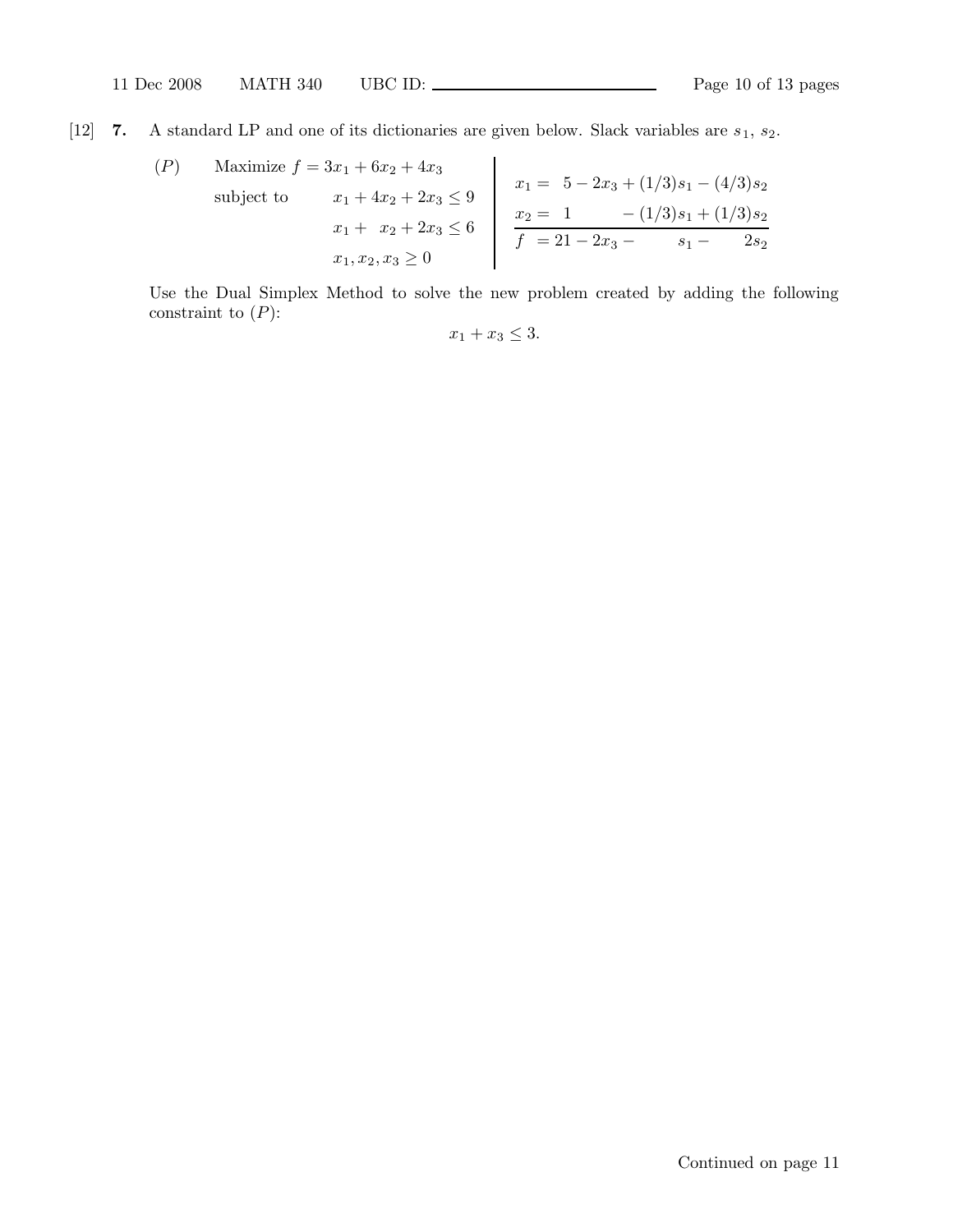[12] 8. Consider the following problem, in which  $\mathbf{b} = (b_1, b_2)$  is not given explicitly:

$$
(P) \quad \text{Maximize} \quad f = 2x_1 + 3x_2 + x_3
$$
\n
$$
\text{subject to} \quad\n\begin{aligned}\nx_1 - x_2 + 2x_3 + x_4 &= b_1 \\
4x_1 + 2x_2 - x_3 &+ x_5 &= b_2 \\
x_1, x_2, x_3, x_4, x_5 &\geq 0\n\end{aligned}
$$

- (a) Find the set of all pairs  $(b_1, b_2)$  for which the given problem has an optimal basic solution with  $x_2$  and  $x_3$  as basic variables. Sketch this set on a Cartesian plane with axes labelled  $"b_1"$  and  $"b_2"$ . [8 marks]
- (b) Let  $V = V(b_1, b_2)$  denote the maximum value in problem  $(P)$  as a function of the parameters. Give a simple formula for  $V(b_1, b_2)$  that is valid on the set of **b**-values found in part (a). [3 marks]
- (c) Show that the formula from part (c) is not valid for all  $\mathbf{b} \in \mathbb{R}^2$ . (Suggestion: Show that the true value  $V(-1, -1)$  is obviously larger than the formula's preduction.) [1 mark]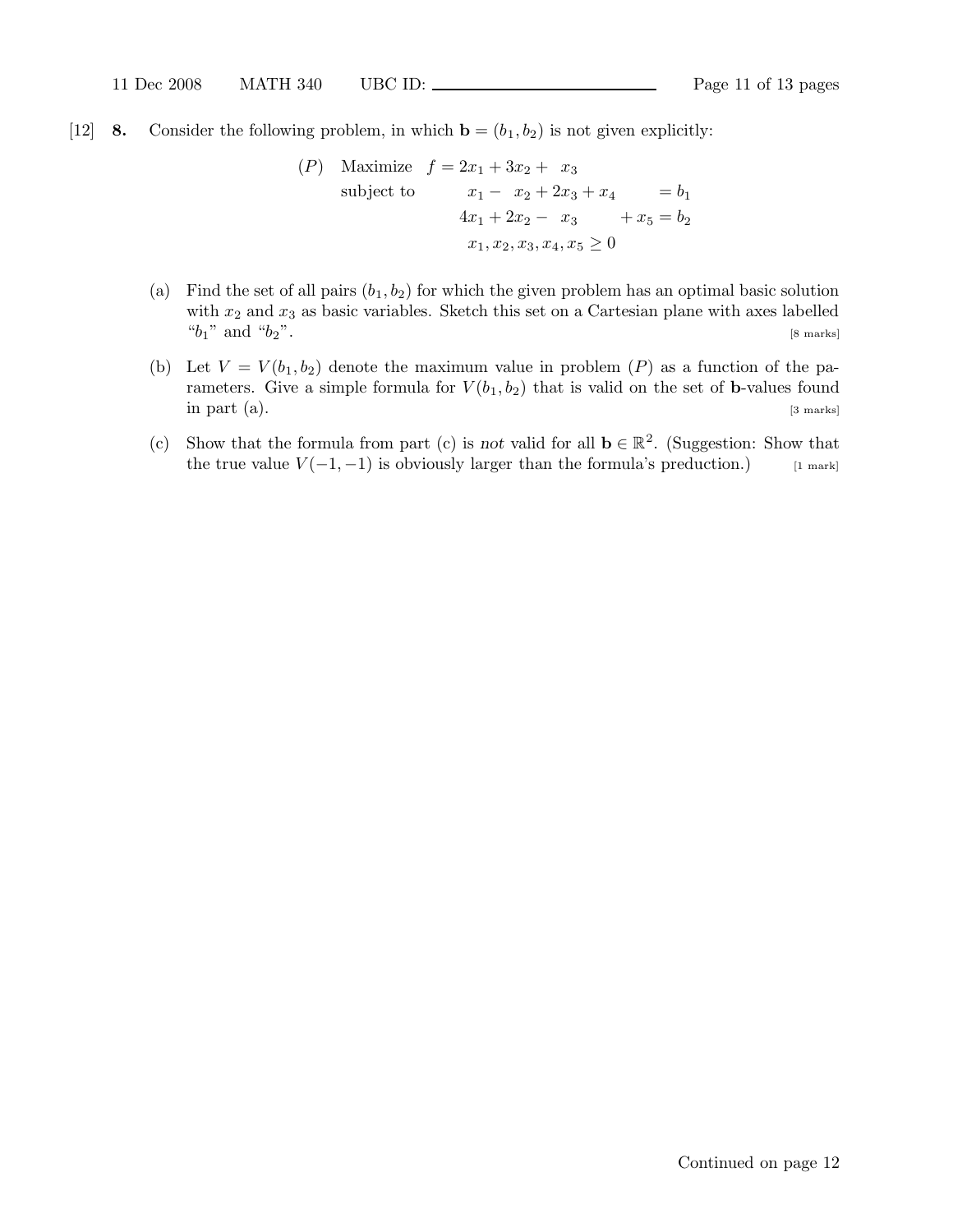[Blank page for more work.]